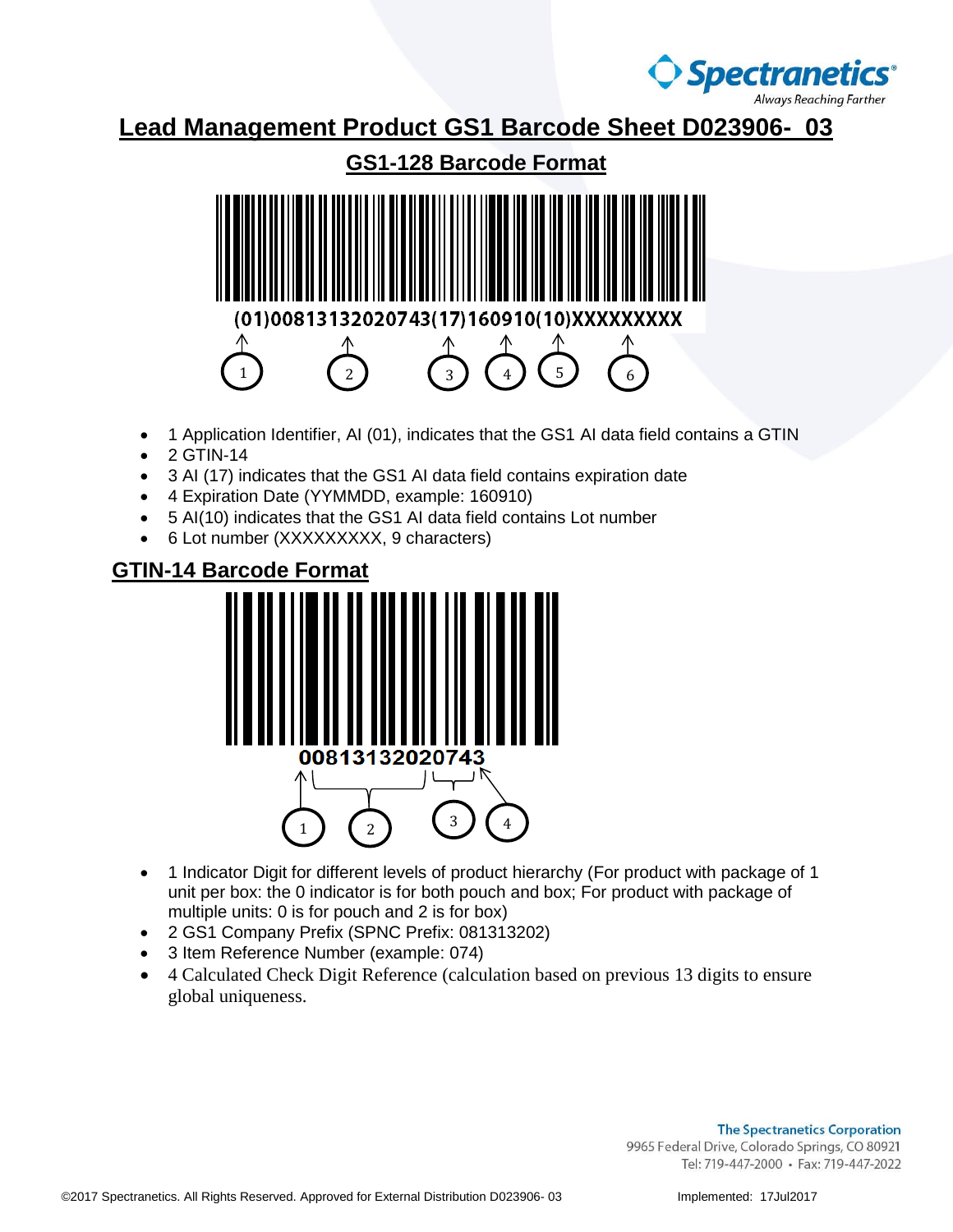

| Model # | <b>Description</b>                    | <b>GTIN Portion of the GS1 BOX Barcode</b>        |
|---------|---------------------------------------|---------------------------------------------------|
|         |                                       | <b>Bridge</b>                                     |
| 590-001 | <b>Bridge</b><br>80mm                 | <u>d il in lin ill tott dil</u><br>00813132024666 |
|         |                                       | Laser Sheath (SLS™II and Glidelight™)             |
| 500-001 | SLS II Laser Sheath Kit<br>12F        | 00813132020293                                    |
| 500-012 | SLS II Laser Sheath Kit<br><b>14F</b> | 00813132020309                                    |
| 500-013 | SLS II Laser Sheath Kit<br>16F        | 00813132020316                                    |
| 500-301 | Glidelight 12F                        | 00813132020323                                    |
| 500-302 | Glidelight 14F                        | 00813132020330                                    |
| 500-303 | Glidelight 16F                        |                                                   |

## **Lead Management Product GS1 Barcodes**

**The Spectranetics Corporation**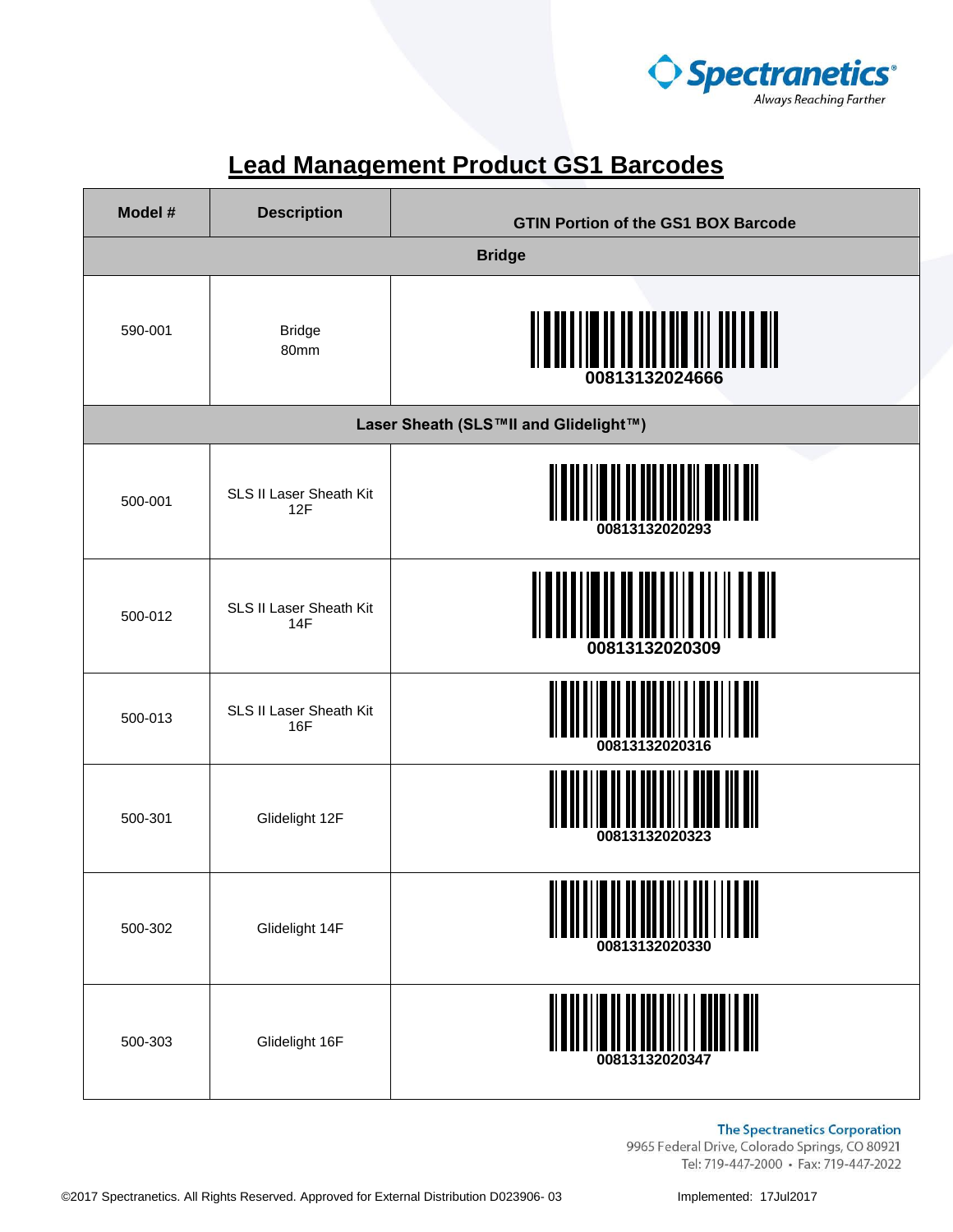

| Model # | <b>Description</b>          | <b>GTIN Portion of the GS1 BOX Barcode</b> |
|---------|-----------------------------|--------------------------------------------|
|         |                             | Lead Locking Device (LLD™)                 |
| 518-062 | LLD EZ<br>(Box of 3)        | 20813132023076                             |
| 518-067 | LLD EZ<br>(Box of 1)        | 00813132023065                             |
| 518-039 | LLD E<br>(Box of 3)         | 20813132023052                             |
| 518-018 | LLD#1<br>(Box of 3)         | 20813132022994                             |
| 518-021 | $LLD$ #1<br>(Box of 1)      | 00813132023003                             |
| 518-019 | LLD#2<br>(Box of 3)         | 20813132023014                             |
| 518-022 | <b>LLD #2</b><br>(Box of 1) | 00813132023027                             |
| 518-020 | LLD #3<br>(Box of 3)        | 20813132023038                             |
| 518-023 | LLD #3<br>(Box of 1)        | 00813132023041                             |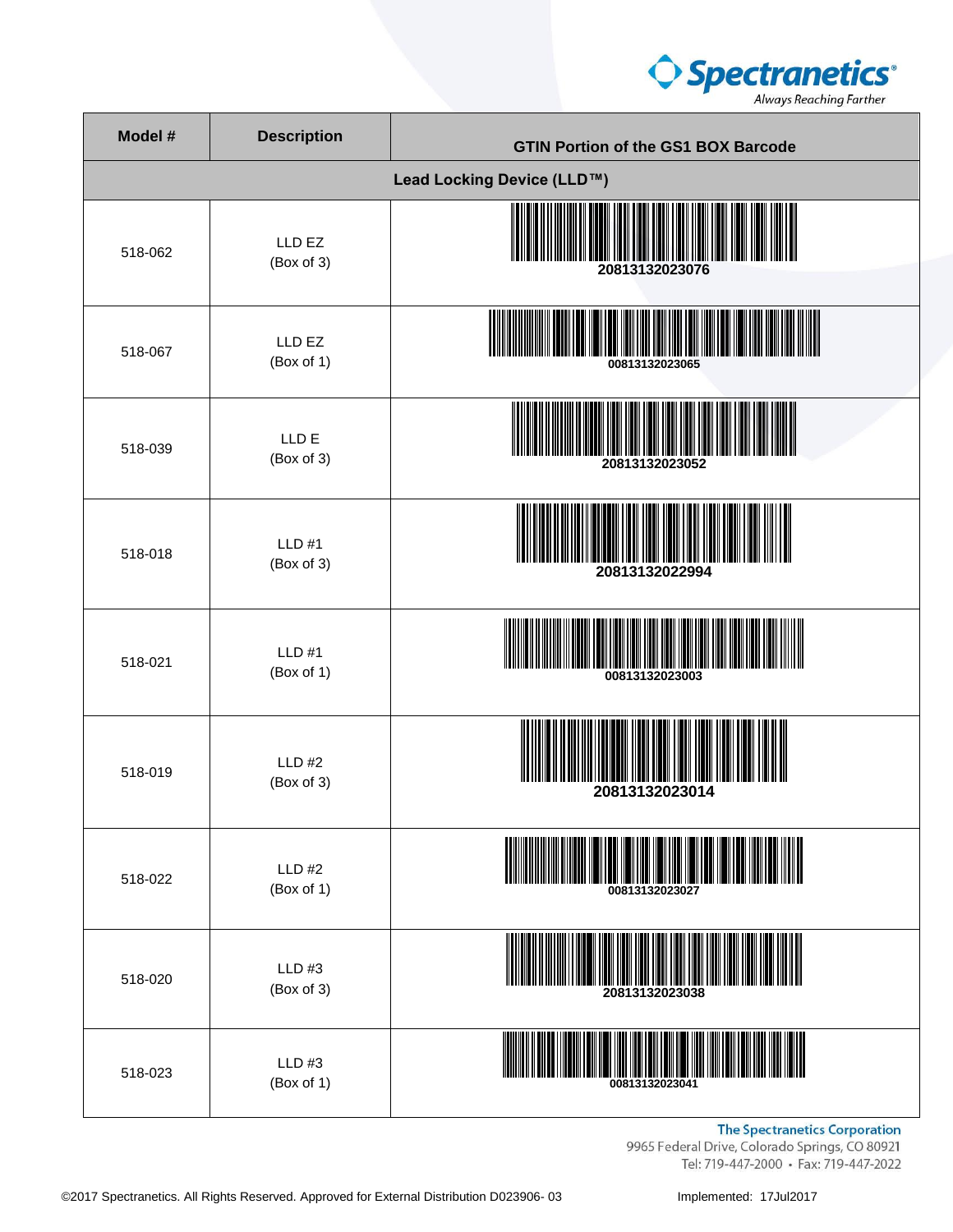

| Model # | <b>Description</b>   | <b>GTIN Portion of the GS1 BOX Barcode</b> |
|---------|----------------------|--------------------------------------------|
|         |                      | <b>LLD Accessories</b>                     |
| 518-024 | <b>Lead Cutter</b>   | 00813132020804                             |
| 518-027 | Accessory Kit        | 00813132020811                             |
|         |                      | VisiSheath™ Dilator Sheath                 |
| 501-012 | VisiSheath S<br>43cm | 00813132020354                             |
| 501-014 | VisiSheath M<br>43cm | 00813132020361                             |
| 501-016 | VisiSheath L<br>43cm | 00813132020378                             |
| 501-112 | VisiSheath S<br>33cm | 00813132020385                             |
| 501-114 | VisiSheath M<br>33cm | 00813132020392                             |
| 501-116 | VisiSheath L<br>33cm | 00813132020408                             |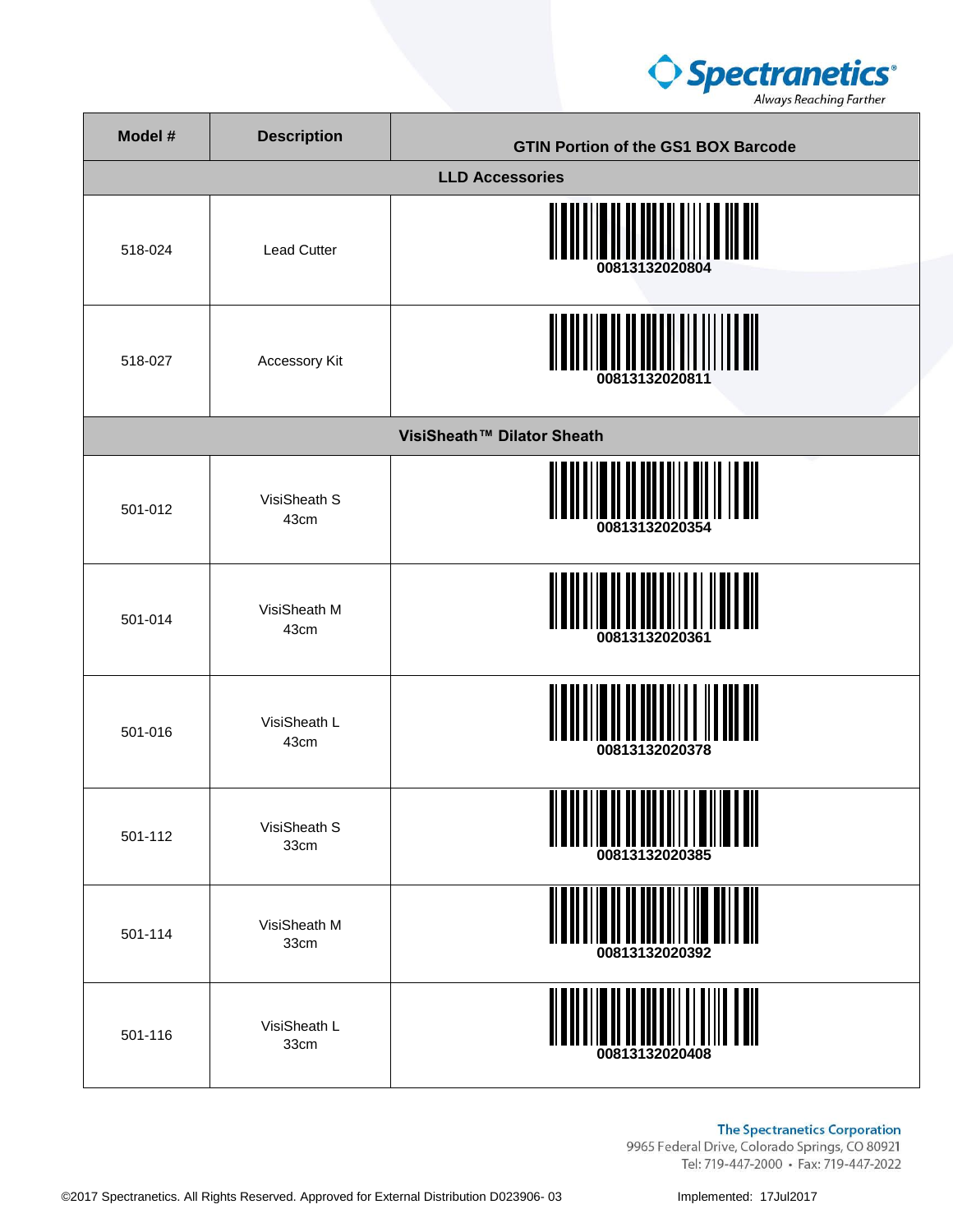

| Model # | <b>Description</b>            | <b>GTIN Portion of the GS1 BOX Barcode</b>          |
|---------|-------------------------------|-----------------------------------------------------|
|         |                               | VisiSheath™ Dilator Sheath (Continued)              |
| 501-212 | VisiSheath S<br>23cm          | <u>                  </u><br>00813132020415         |
| 501-214 | VisiSheath M<br>23cm          | I DI LIMIN II DI DI LILLI LIMIN<br>00813132020422   |
| 501-216 | VisiSheath L<br>23cm          | <br>         <br>00813132020439                     |
|         |                               | TorqMax <sup>™</sup> Sheath Grip Accessory          |
| 502-001 | <b>TorqMax Grip Accessory</b> | 20813132020440                                      |
|         |                               | TightRail™ Rotating Dilator Sheath                  |
| 545-509 | <b>TightRail 9F</b>           | i <b>ii II iiiiii</b> ii III III<br>UUO IJIJZUZUOIJ |
| 545-511 | TightRail 11F                 | 00813132020880                                      |
| 545-513 | TightRail 13F                 |                                                     |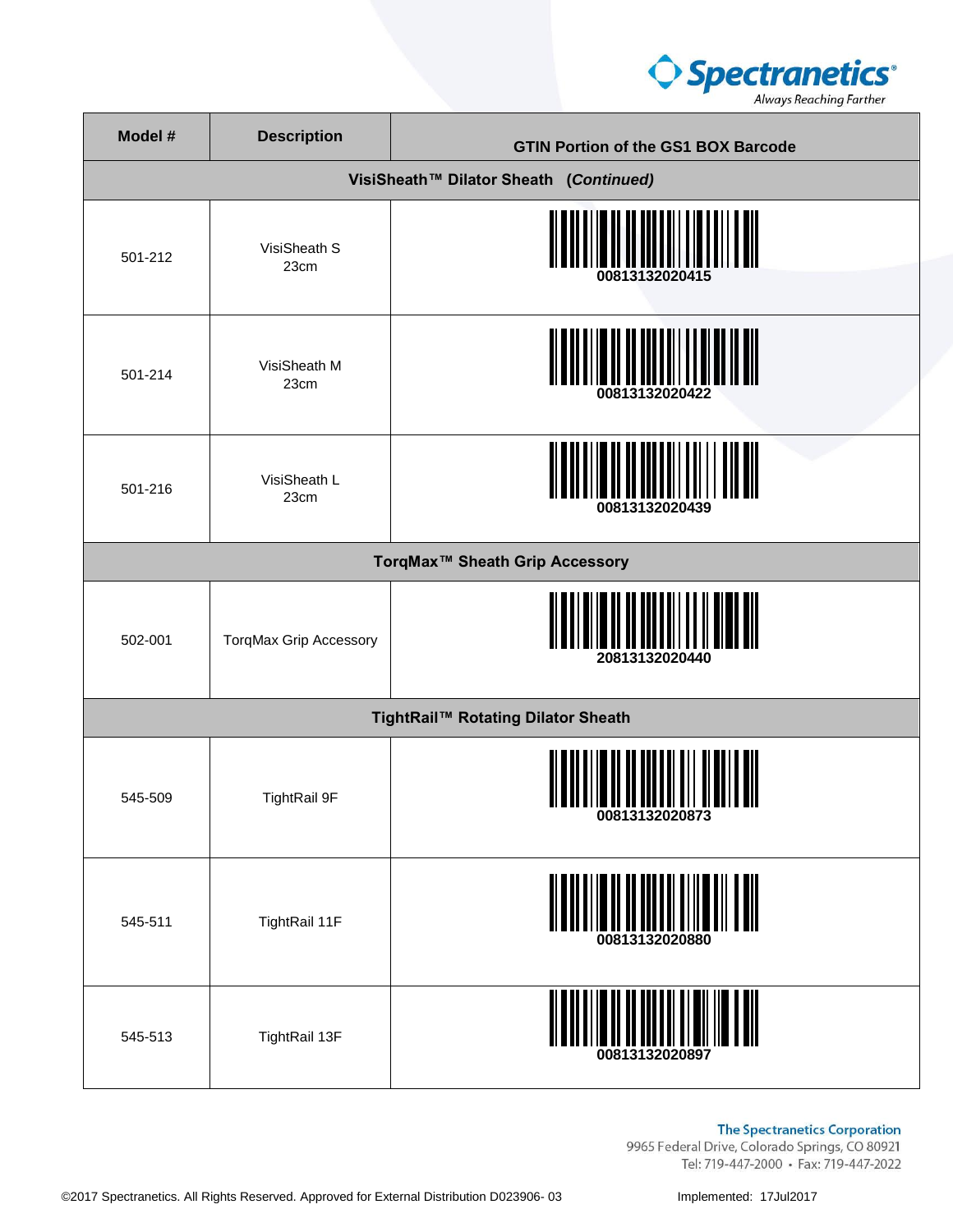

| Model # | <b>Description</b>   | <b>GTIN Portion of the GS1 BOX Barcode</b>                      |
|---------|----------------------|-----------------------------------------------------------------|
|         |                      | TightRail™ Sub-C                                                |
| 560-009 | <b>TightRail 9F</b>  | 00813132022785                                                  |
| 560-011 | <b>TightRail 11F</b> | 00813132022792                                                  |
| 560-013 | <b>TightRail 13F</b> | 00813132022808                                                  |
|         |                      | TightRail Mini™ Rotating Dilator Sheath                         |
| 540-009 | TightRail Mini 9F    | 00813132020859                                                  |
| 540-011 | TightRail Mini 11F   | 00813132020866                                                  |
|         |                      | SightRail™ Manual Dilator Sheath                                |
| 550-008 | Dilator Sheath 8.5F  | <u> ALANDI III OLI TAI LIITTII ON IN AILI</u><br>00813132020903 |
| 550-010 | Dilator Sheath 10F   | II II III IIII IIII III III<br>00813132020910                   |
| 550-011 | Dilator Sheath 11.5F | 00813132020927                                                  |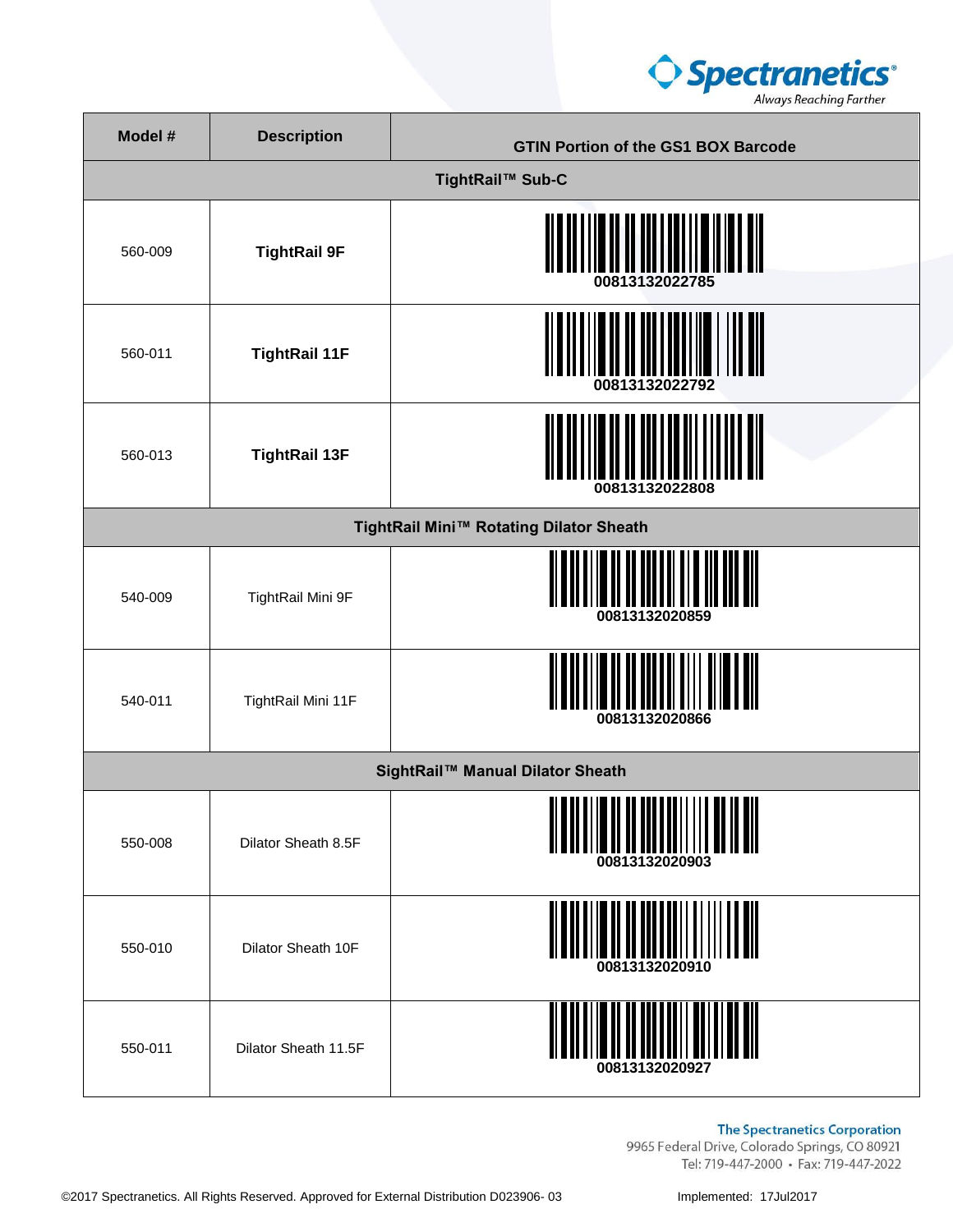

| Model # | <b>Description</b>           | <b>GTIN Portion of the GS1 BOX Barcode</b>   |
|---------|------------------------------|----------------------------------------------|
|         |                              | SightRail™ Manual Dilator Sheath (Continued) |
| 550-013 | Dilator Sheath 13F           | 00813132020934                               |
| 555-508 | Long Dilator Sheath 8.5F     | 00813132020941                               |
| 555-510 | Long Dilator Sheath 10F      | 00813132020958                               |
| 555-511 | Long Dilator Sheath<br>11.5F | 00813132020965                               |
| 555-513 | Long Dilator Sheath 13F      | 00813132020972                               |

| Model #                               | Configuration               | <b>GTIN Portion of the GS1 POUCH Barcode</b> |
|---------------------------------------|-----------------------------|----------------------------------------------|
|                                       |                             | <b>Bridge</b>                                |
| 590-001                               | <b>Bridge</b><br>80mm       | 00813132024666                               |
| Laser Sheath (SLS™II and Glidelight™) |                             |                                              |
| 500-001                               | SLS II Laser Sheath Kit 12F | 00813132020293                               |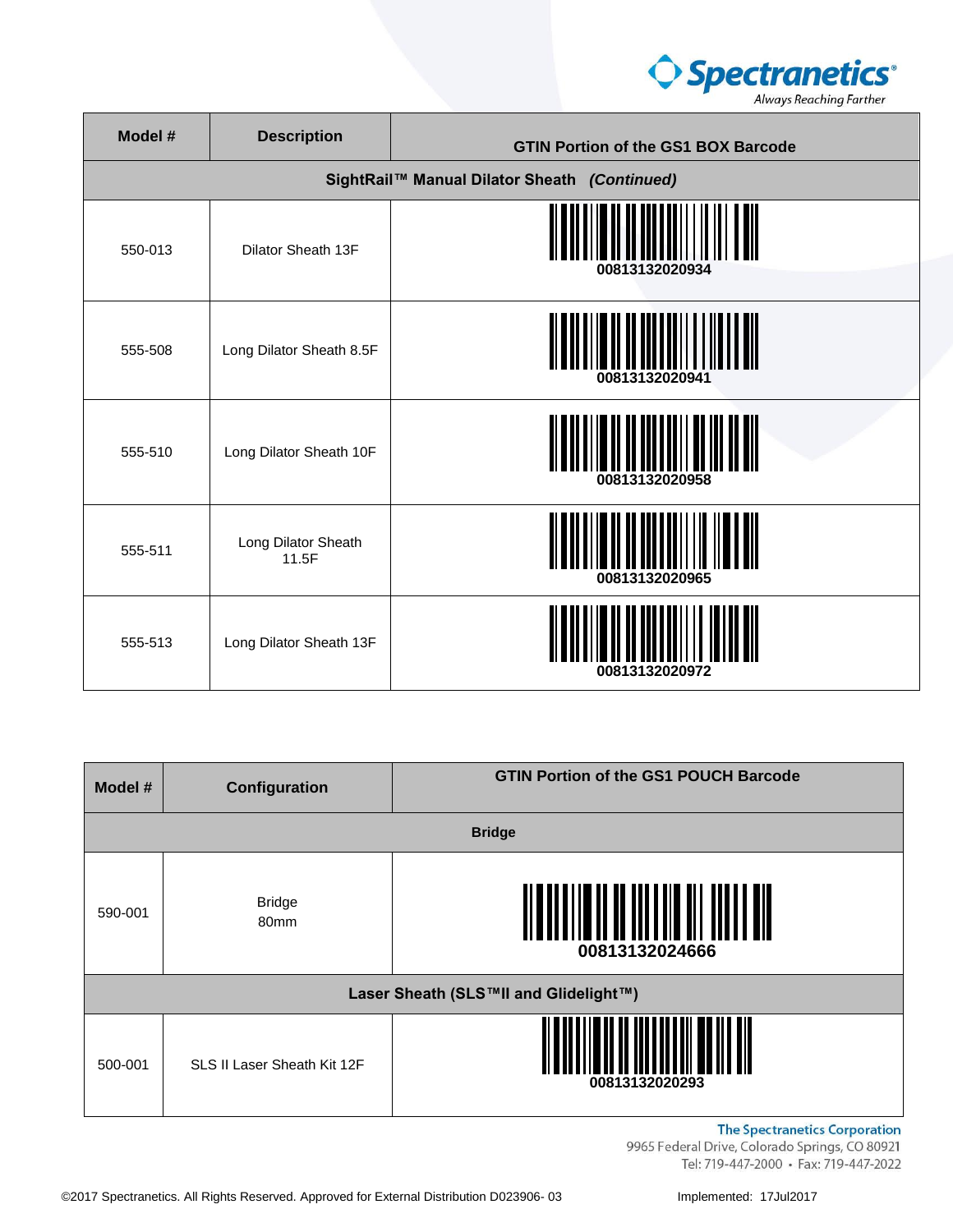

| Model # | <b>Configuration</b>        | <b>GTIN Portion of the GS1 POUCH Barcode</b>      |
|---------|-----------------------------|---------------------------------------------------|
|         |                             | Laser Sheath (SLS™II and Glidelight™) (Continued) |
| 500-012 | SLS II Laser Sheath Kit 14F | 00813132020309                                    |
| 500-013 | SLS II Laser Sheath Kit 16F | 00813132020316                                    |
| 500-301 | Glidelight 12F              | 00813132020323                                    |
| 500-302 | Glidelight 14F              | 00813132020330                                    |
| 500-303 | Glidelight 16F              | 00813132020347                                    |
|         |                             | Lead Locking Device (LLD™)                        |
| 518-062 | LLD EZ<br>(Box of 3)        | <u>an tidan tidan tidan an</u>                    |
| 518-067 | LLD EZ<br>(Box of 1)        |                                                   |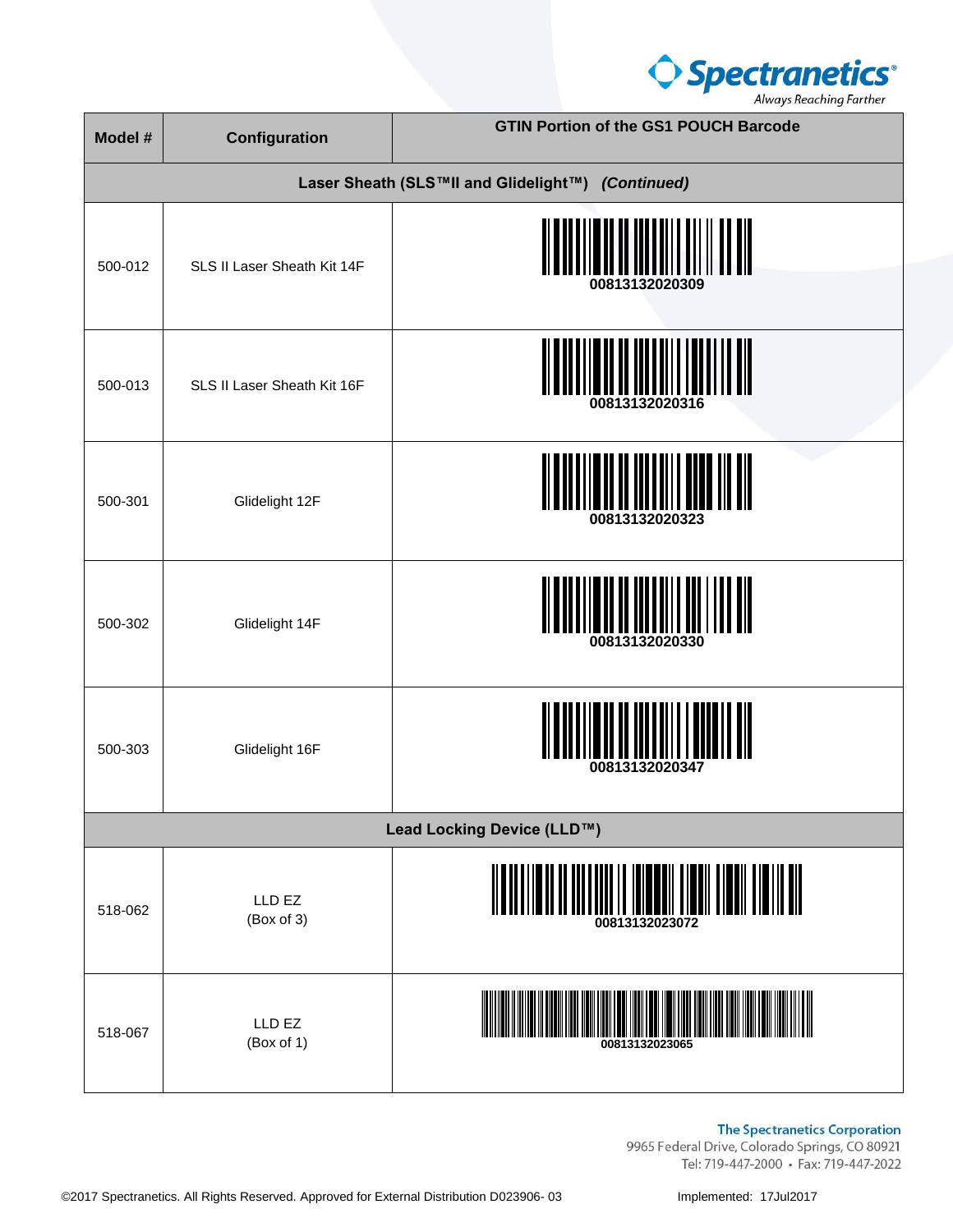

| Model #                | Configuration               | <b>GTIN Portion of the GS1 POUCH Barcode</b>                                                                                                                                                                                                                                                                                                                      |
|------------------------|-----------------------------|-------------------------------------------------------------------------------------------------------------------------------------------------------------------------------------------------------------------------------------------------------------------------------------------------------------------------------------------------------------------|
|                        |                             | Lead Locking Device (LLD™) (Continued)                                                                                                                                                                                                                                                                                                                            |
| 518-039                | LLD E<br>(Box of 3)         | III TIONI TIONI TIONI TIITT<br>00813132023058                                                                                                                                                                                                                                                                                                                     |
| 518-018                | <b>LLD #1</b><br>(Box of 3) | 00813132022990                                                                                                                                                                                                                                                                                                                                                    |
| 518-021                | <b>LLD #1</b><br>(Box of 1) | 00813132023003                                                                                                                                                                                                                                                                                                                                                    |
| 518-019                | <b>LLD #2</b><br>(Box of 3) | 00813132023010                                                                                                                                                                                                                                                                                                                                                    |
| 518-022                | <b>LLD #2</b><br>(Box of 1) | 00813132023027                                                                                                                                                                                                                                                                                                                                                    |
| 518-020                | LLD #3<br>(Box of 3)        | 00813132023034                                                                                                                                                                                                                                                                                                                                                    |
| 518-023                | LLD#3<br>(Box of 1)         | $\begin{picture}(100,100)(0,0) \put(0,0){\vector(1,0){100}} \put(10,0){\vector(1,0){100}} \put(10,0){\vector(1,0){100}} \put(10,0){\vector(1,0){100}} \put(10,0){\vector(1,0){100}} \put(10,0){\vector(1,0){100}} \put(10,0){\vector(1,0){100}} \put(10,0){\vector(1,0){100}} \put(10,0){\vector(1,0){100}} \put(10,0){\vector(1,0){100}} \put(10,0){\vector(1,0$ |
| <b>LLD Accessories</b> |                             |                                                                                                                                                                                                                                                                                                                                                                   |
| 518-024                | <b>Lead Cutter</b>          | 00813132020804                                                                                                                                                                                                                                                                                                                                                    |
| 518-027                | Accessory Kit               | 00813132020811                                                                                                                                                                                                                                                                                                                                                    |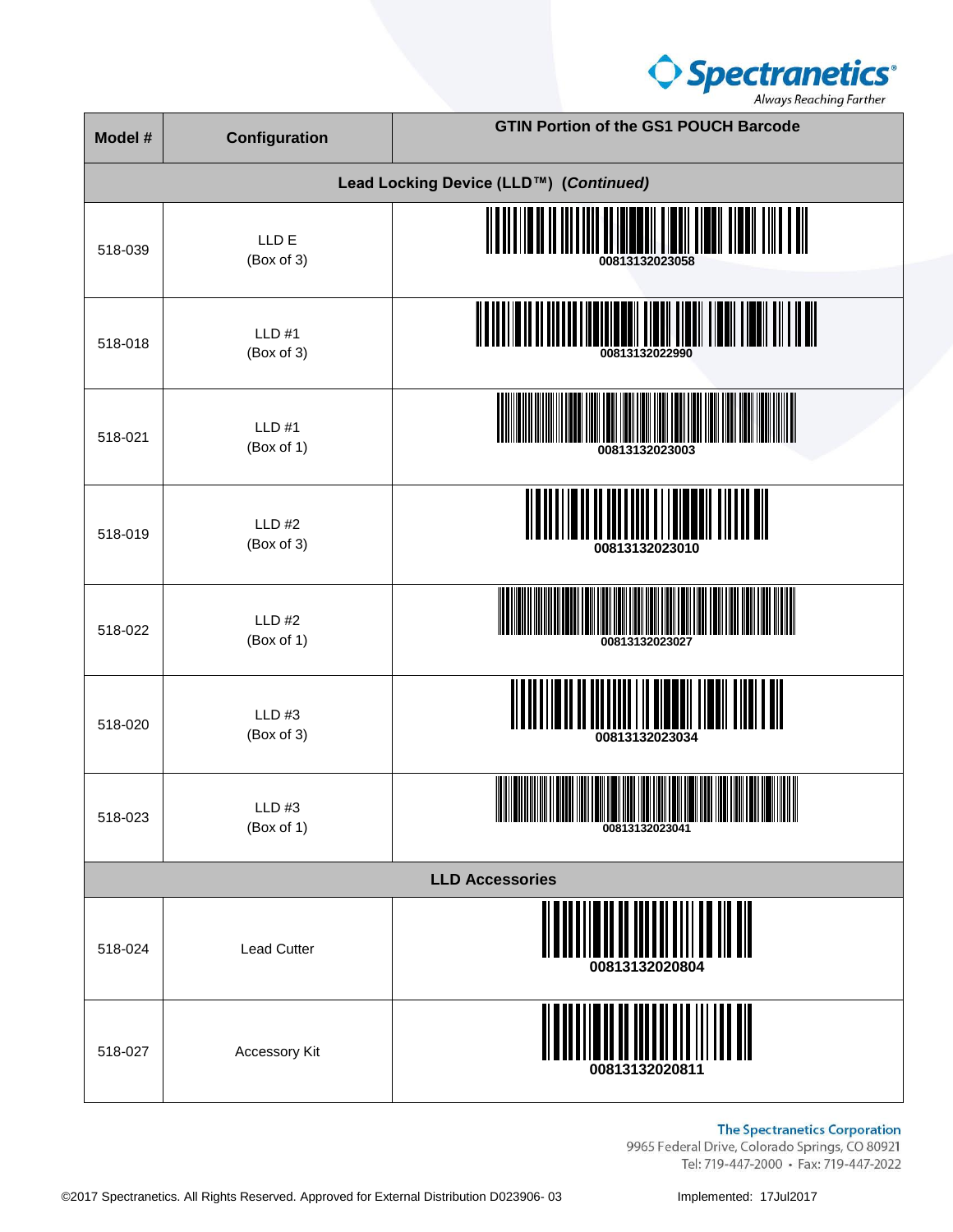

| Model # | <b>Configuration</b> | <b>GTIN Portion of the GS1 POUCH Barcode</b> |
|---------|----------------------|----------------------------------------------|
|         |                      | VisiSheath™ Dilator Sheath                   |
| 501-012 | VisiSheath S<br>43cm | WW<br>00813132020354                         |
| 501-014 | VisiSheath M<br>43cm | 00813132020361                               |
| 501-016 | VisiSheath L<br>43cm | 00813132020378                               |
| 501-112 | VisiSheath S<br>33cm | 00813132020385                               |
| 501-114 | VisiSheath M<br>33cm | 00813132020392                               |
| 501-116 | VisiSheath L<br>33cm | 00813132020408                               |
| 501-212 | VisiSheath S<br>23cm | 00813132020415                               |
| 501-214 | VisiSheath M<br>23cm | <u>MANIMINI MANIMUM M</u>                    |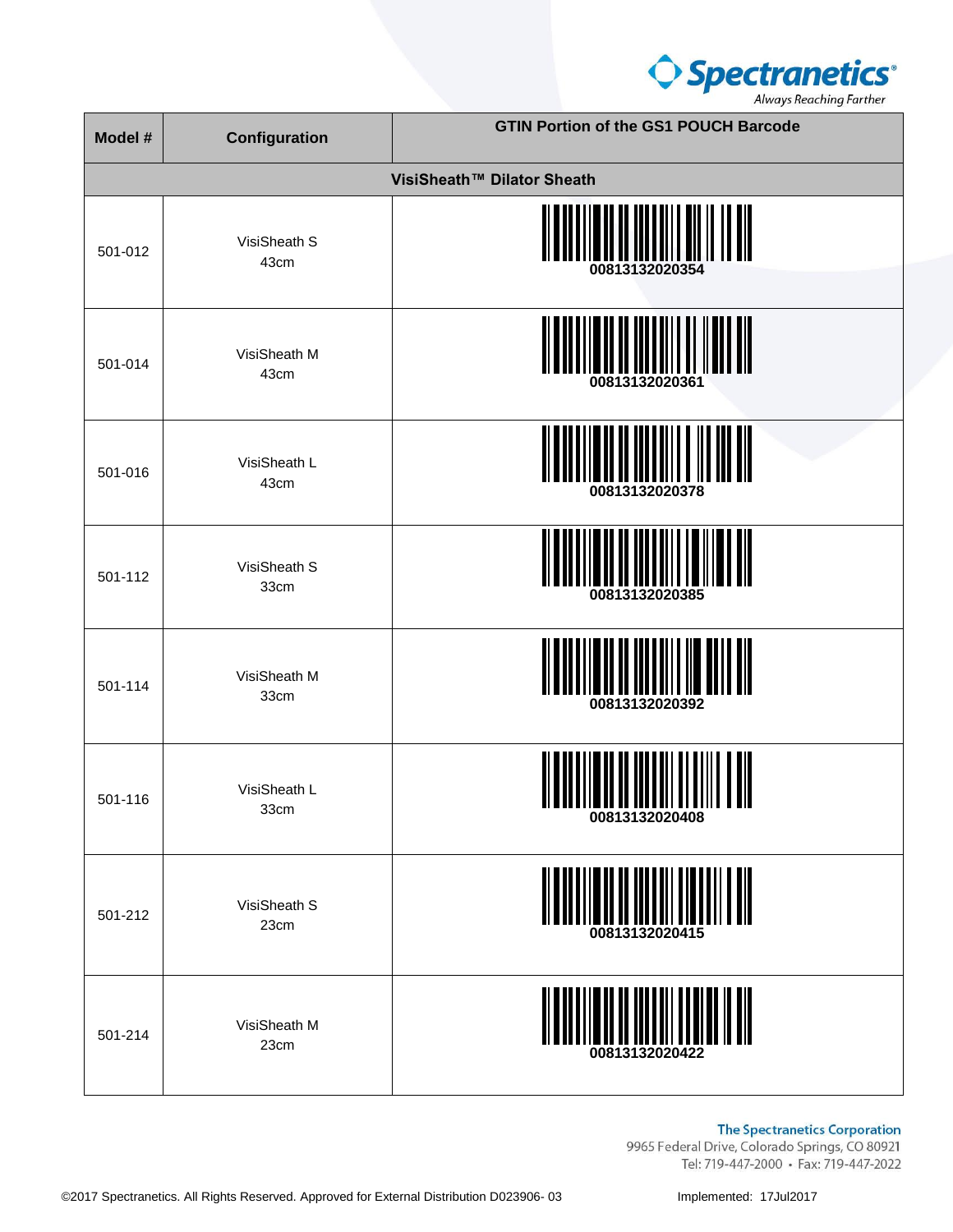

| Model #          | Configuration                                    | <b>GTIN Portion of the GS1 POUCH Barcode</b> |
|------------------|--------------------------------------------------|----------------------------------------------|
|                  |                                                  | VisiSheath™ Dilator Sheath (Continued)       |
| 501-216          | VisiSheath L<br>23cm                             | 00813132020439                               |
|                  |                                                  | TorqMax <sup>™</sup> Sheath Grip Accessory   |
| 502-001          | <b>TorqMax Grip Accessory</b>                    | 00813132020446                               |
| 502-001          | TorqMax Grip Accessory<br>(Insert Label Barcode) | 00813132020446                               |
|                  |                                                  | TightRail™ Rotating Dilator Sheath           |
| 545-509          | <b>TightRail 9F</b>                              | 00813132020873                               |
| 545-511          | TightRail 11F                                    | 00813132020880                               |
| 545-513          | TightRail 13F                                    | 00813132020897                               |
| TightRail™ Sub-C |                                                  |                                              |
| 560-009          | <b>TightRail 9F</b>                              | 00813132022785                               |
| 560-011          | <b>TightRail 11F</b>                             | 00813132022792                               |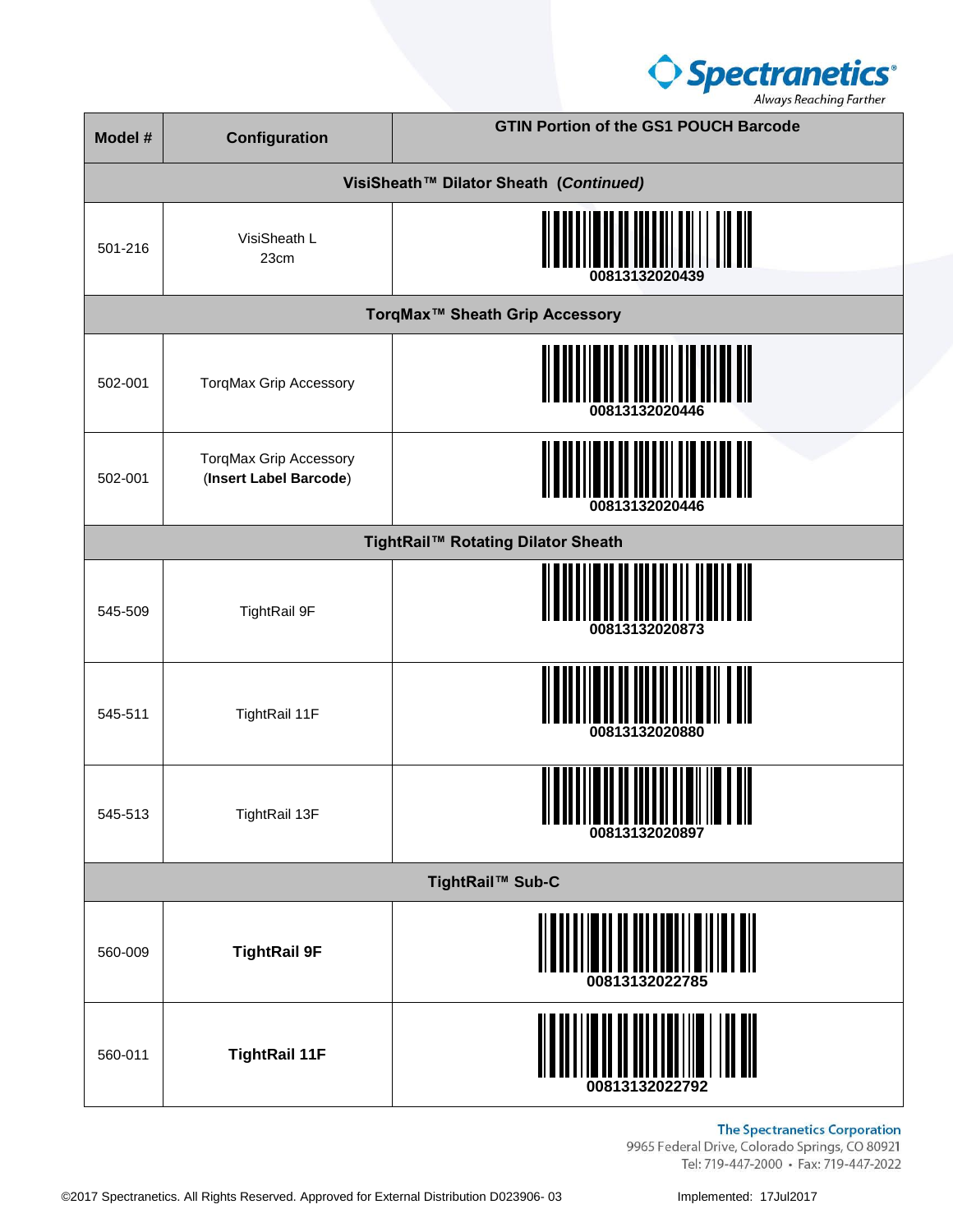

| Model # | Configuration                    | <b>GTIN Portion of the GS1 POUCH Barcode</b>   |  |
|---------|----------------------------------|------------------------------------------------|--|
|         |                                  | TightRail™ Sub-C (Continued)                   |  |
| 560-013 | <b>TightRail 13F</b>             | 00813132022808                                 |  |
|         |                                  | TightRail Mini™ Rotating Dilator Sheath        |  |
| 540-009 | TightRail Mini 9F                | 00813132020859                                 |  |
| 540-011 | TightRail Mini 11F               | 00813132020866                                 |  |
|         | SightRail™ Manual Dilator Sheath |                                                |  |
| 550-008 | Dilator Sheath 8.5F              | <u> II III III III III I</u><br>00813132020903 |  |
| 550-010 | Dilator Sheath 10F               | 00813132020910                                 |  |
| 550-011 | Dilator Sheath 11.5F             | 00813132020927                                 |  |
| 550-013 | Dilator Sheath 13F               | 00813132020934                                 |  |
| 555-508 | Long Dilator Sheath 8.5F         | 00813132020941                                 |  |